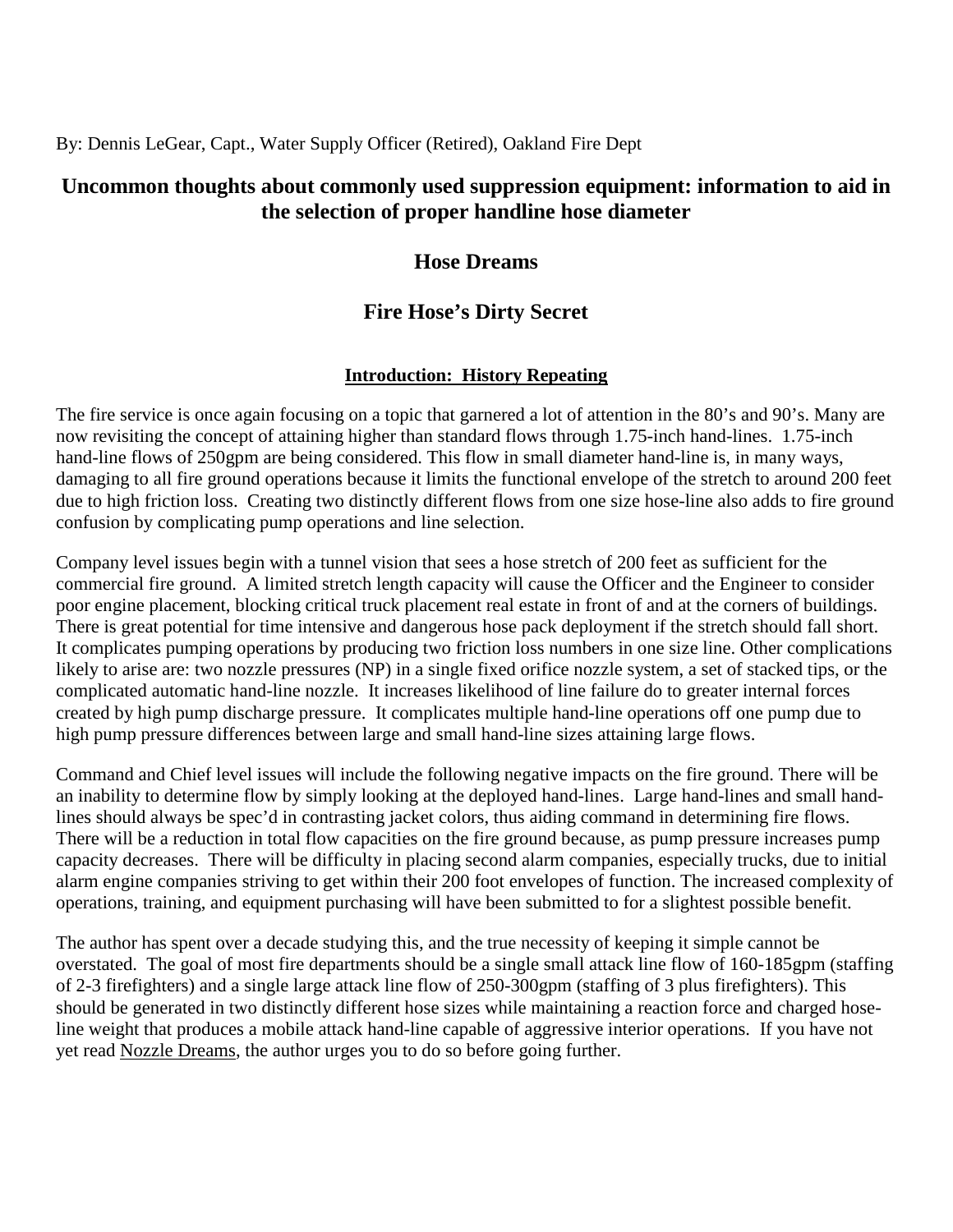#### **What size is your handline fire hose, really?**

**Only a change to the NFPA 1961: Standard on Fire Hose, where language such as "hand-line fire hose (2.5-inch and smaller) will be within a 1/16th of an inch of what is printed on the jacket at 150psi operating pressure and never exceed a 1/16th of an inch of what is printed on the jacket below 300psi",**  will solve this problem. This is a manufacturing problem. It is also a failure of leadership in the fire service. Right now fire departments are receiving hand-line fire-hose that is, de facto, not what was ordered or specified. We will continue to revisit this destructive situation regarding flows and hose-line sizes, which has clear answers based in physics, repeatedly until the root cause is addressed. The problem is "internal diameter hose creep" leading to the creation of "mystery hose".

#### **Advancements in Hose**

The greatest reduction in friction loss in modern fire hose has been created both accidently and later intentionally by increasing the internal diameter of charged fire hose. It started when the thicker double jackets of cotton were replaced by mold resistant thinner double jackets made of nylon and polyester. At this time the rubber liner remained, however the bowl size of the coupling remained the same leading to a slight increase in the internal diameter of charged fire hose.

Recently, with the invention of lightweight hose, the problem was amplified. Lightweight hose rapidly became the worst offender because the new thinner liners and jackets created a larger internal diameter as coupling bowl size either remained the same or were intentionally made larger in some lightweight hose designs. This gave lightweight hose a larger diameter when charged. This increase in size lowers the friction loss at a given flow and increases the volume of water in the hose. This also means it is heavier when deployed, because it is carrying more water inside of it when charged. Do not let the hose brochure or salesmen mislead you. All of the fire hose manufacturers have access to the same, or similar, technology. They are working on a basically level playing field with regard to material and process. Fire hose, at best, has about the same friction loss coefficient as smooth plastic pipe such as PVC.

Lightweight hose is also more prone to failure under fire conditions from mechanical and thermal insult. This is due to the lightweight construction and the corresponding reduction in mass. That is why most lightweight hose comes with a 5 year warranty instead of a 10 year warranty. A useful analogy from building construction is lightweight versus legacy construction under fire conditions. **NFPA 1961 should also now require a fire exposure test that includes heat and direct flame contact components.** As molten plastic becomes more common on the fire ground, hose-line durability must be ensured. Please note Image #1. The Oakland Fire department (OFD) has experienced both close burn through and complete burn through of charged hose-lines resulting in near misses. Currently OFD uses a rubber lined, nylon double jacketed handline hose of the same spec that is in the picture. The damaged hose in the picture extinguished the fire without loosing waterway integrity. It is the author's opinion that lightweight hose would have failed under the interior attack conditions that caused this significant hose damage.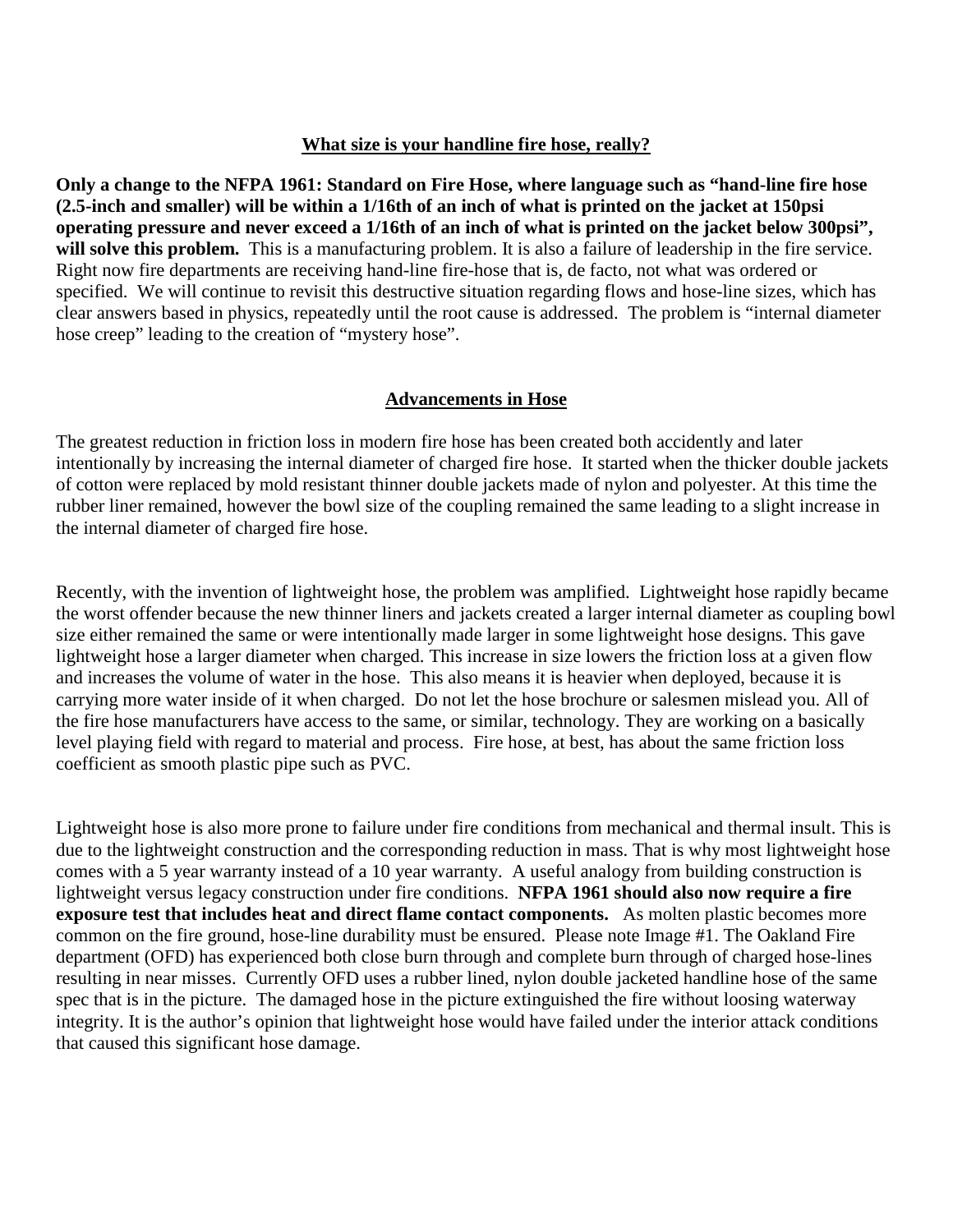

#### **Image #1 Fire damaged traditionally constructed rubber lined, nylon double jacketed hose**

This article will build a case demonstrating the existence of this "internal diameter hose creep" in two ways. First, mathematically, using a Hazen-Williams equation calculator and later by a method of direct measurment. Remember that the engineering standards and coefficients that will be used in this article have a proven track record of decades. The friction loss numbers generated by the equation literally have hundreds of thousands of hours and thousands of miles of pipe backing up their validity. The physical universe controls movement of water through both pipe and fire hose. The results are known quantities and are outside the control of hose manufacturers. It is a constant here on Earth.

### **Four Mathematical Proofs that Manufacturers are Gaming Us.**

### **Proof #1 (1.75-inch?)**

As for 1.75-inch hose flowing 250gpm at 50psi friction loss per 100 feet, it would have to be as smooth as PVC pipe and be 1.9 inches in diameter. This was the entire point of a 2.5-inch Alternative? article in the Oct. 2013 issue of Fire Engineering magazine. It is not 1.75-inch hose. The author of the article even admits to it being larger then 1.75-inch double jacketed (DJ) fire hose and then continues calling it 1.75-inch DJ fire hose. Note below, in Table #1, the diameter required for the flow of 250gpm with a friction loss of 50psi per 100 feet. It is clearly 1.9 inches in diameter.

| pipe length (ft)      | 100        |
|-----------------------|------------|
| design coeff.         | 150        |
| flow rate (gal/min)   | 250        |
| hydr. diameter (inch) | 1.9        |
|                       | $\bigcirc$ |

#### **Table #1 Diameter of Hose Required to Flow 250gpm per 100 feet at 50psi is Almost 2-inches (Hazens-Williams Formula)**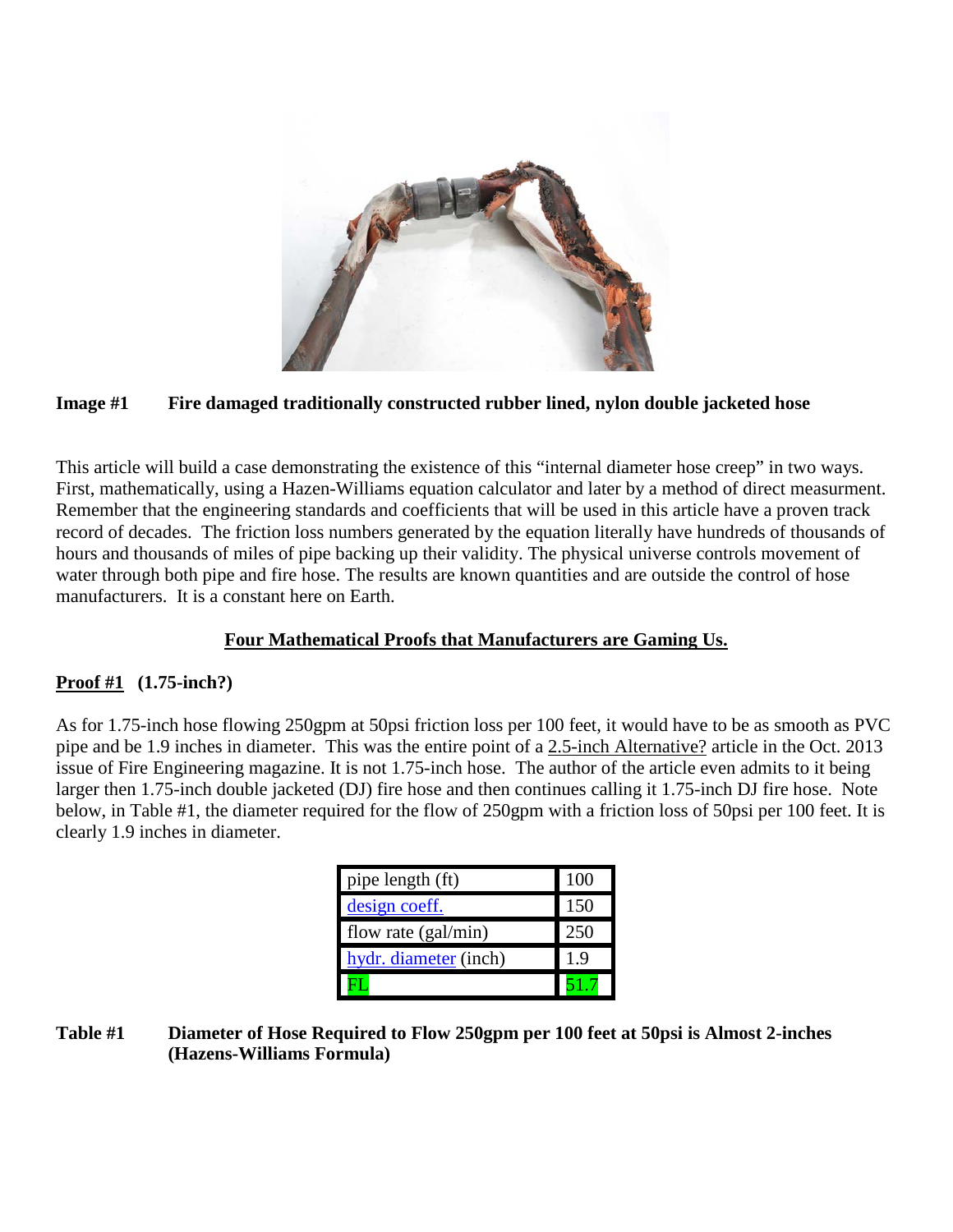Many departments, including FDNY and Miami-Dade, have been misled by this lack of transparency in hose manufacturing. The new lightweight 2-inch hose with 2.5-inch coupling is probably closer to 2 1/4-inchs under operating pressure, based on the manufacturer's given friction loss numbers. It has been reported to the author by an FDNY member that some of this hose has actually failed under storage conditions by sticking together. Lightweight hose with a thermoplastic polyurethane liner also has a well-documented high rate of delamination failure of the waterway, in which the liner separates from the inner jacket. This problem can lead to total clogging of a nozzle and is an automatic failure in all hose testing procedures.

In the Oakland Fire Dept, over 21,000 feet of lightweight 4-inch supply hose, with this type of liner, was recalled for delamination. Since fire departments are no longer in the practice of keeping the equivalent of three hose loads for every pumper (one for the rack, one for the tower, and one for the rig) the OFD had a big problem. Good practice now is to have the equivalent of two hose loads, with a 5 year separation in age and an anticipated 10 year service life. Many fire departments can not afford this, and this amount of failed hose can not be ordered quickly, it must be manufactured. The OFD quickly tested 4 miles of 20-year old auxiliary hose wagon DJ 5-inch hose of traditional rubber lined construction. Less then 10 lengths failed a 250psi 5-minute pressure test after years of negligent care and storage. This is a true testament to how good traditional rubber lined hose construction and jacket/liner bonding is. It was common in the past to have well cared for fire hose of double jacketed cotton, rubber liner, design pass service tests at the 30-year mark.

**Should the FDNY, and the fire service, be experimenting with new intermediate light-weight hose sizes that are nearly disposable or demanding a return to true 2.5-inch hose, the actual solution!?** A true 2.5 inch hose is truly 2.5-inches and is made from proven construction methods to ensure reliability, dependability, and consistent size and performance throughout its 10-plus-year life span. We will be addressing the significant disservice that internal diameter hose creep has done to 2.5-inch hose shortly in this article.

## **Proof #2 (2-inch with 2.5 Couplings)**

Again in Fire Engineering magazine, an article entitled High-Rise Buildings (April 2013) features this new 2 inch hose with 2.5-inch couplings. A claimed friction loss of 25psi per 100 feet at a flow of 250gpm was achieved. The author is positive that Bill Gustin, a luminary in the fire service, correctly performed both flow and friction loss testing. However, the hose is likely 2.2-inchs in actual diameter if we are to believe the waterway is as smooth as PVC pipe. This of course means it is not actually 2-inch hose. See Table #2

| pipe length (ft)      | 100  |
|-----------------------|------|
| design coeff.         | 150  |
| flow rate (gal/min)   | 250  |
| hydr. diameter (inch) | 2.2. |
|                       |      |

### **Table #2 Diameter of Hose Required to Flow 250gpm per 100 feet at 25psi is at least 2.2-inches (Hazens-Williams Formula)**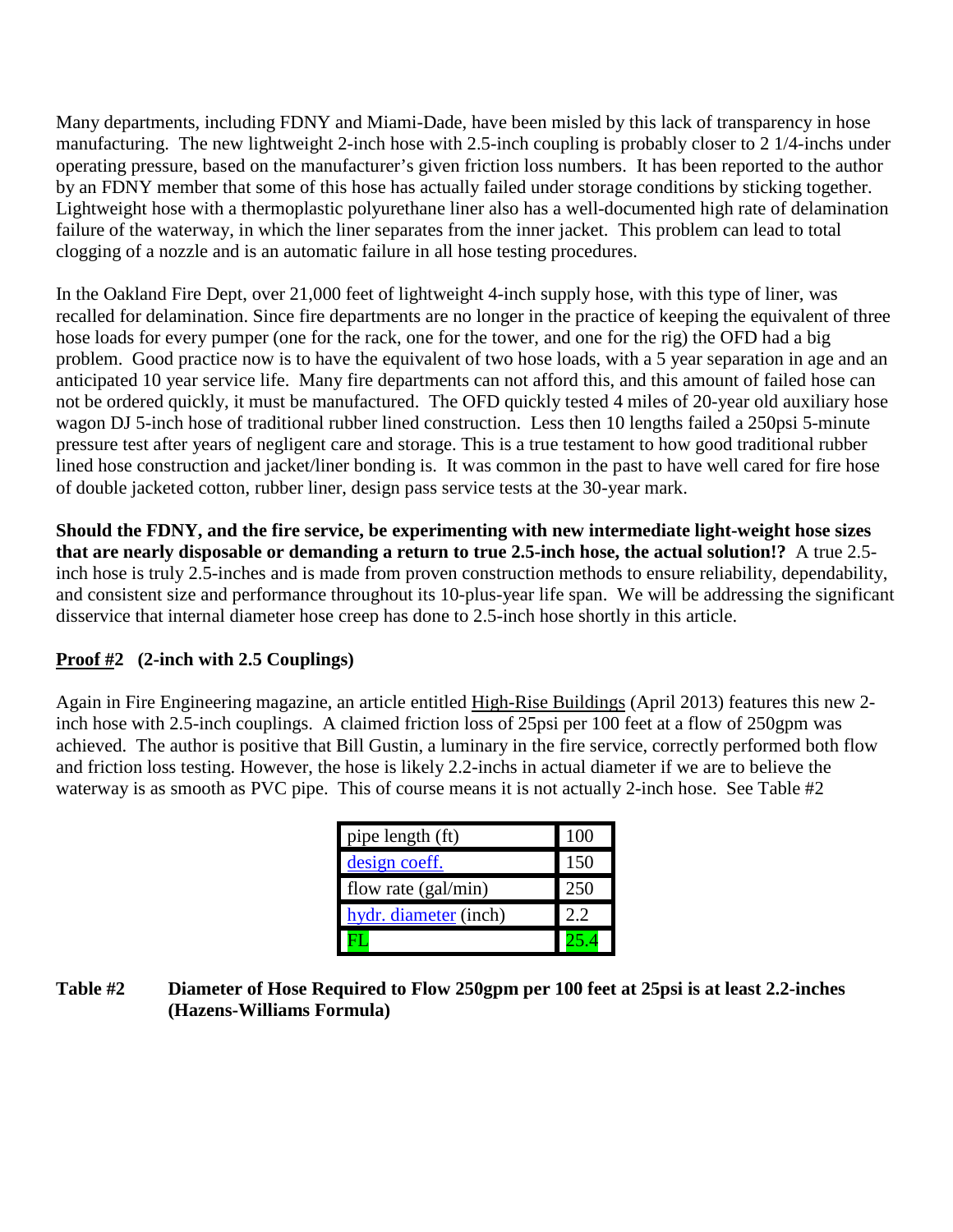### **Proof #3 (1.75-inch?)**

Internal diameter creep in fire hose manufacturing is a problem that is industry-wide. However, Key fire hose provides clear friction loss numbers for their hose-line. Key ECO-10 fire hose claims 7.5psi friction loss in their 2-inch hose at 185gpm in 50 foot lengths. It is assuredly the FL you will get if you test it. It is also, assuredly, not 2-inch hose and is probably 2.2 inches in diameter when charged. Note in table #3 the diameter required for a flow 185gpm, with a friction loss of 7.3psi per 50 feet, is clearly 2.2 inches.

| pipe length (ft)      | 50   |
|-----------------------|------|
| design coeff.         | 150  |
| flow rate (gal/min)   | 185  |
| hydr. diameter (inch) | 2.2. |
|                       |      |

#### **Table #3 Diameter of hose required to flow 185gpm per 50 feet at 7.5psi is at least 2.2-inches (Hazens-Williams Formula)**

## **Proof #4 (2.5-inch?)**

The problem of internal diameter size creep has even more repercussions in 2.5-inch DJ fire hose. Even a small increase in size significantly reduces residual pressure at common hand-line flows of 250 to 300gpm, increasing kinking. It also significantly increases charged hose weight. Knowledge has grown in this area with more testing of OFD's current 2.5-inch hose spec completed earlier in the year (2013). **The author has become increasingly concerned with departments jumping to lightweight 2-inch hose with 2.5-inch couplings without acknowledging the significant internal diameter size creep in 2.5-inch hose.** This information was shared with many departments, including the FDNY during testing of 2-inch fire hose.

The OFD completed a 5 year project around 2007 to increase the use of larger flows, specifically a 265gpm 2.5 inch hand-line flow at warranted fire conditions. The author was charged with development of a "Pump Chart" and some of the flow testing. At the time the author served as the Water Supply Officer (WSO) as well as a line Captain and sat as an advisor on the Engine, Truck, and Hose Committees. The Hose Committee chair, Daryl Liggins, with assistance from Jay Comella and others, put forth a traditional construction nylon DJ 2.5-inch hand-line hose with a rubber liner as the final selection after extensive testing of many other options and manufacturers.

**This selected hose provided a friction loss in departmental flow testing of roughly 9 psi per 100 feet of hose at 265gpm.** We had no reason to doubt the manufacturer's claimed internal hose diameter of 2.5-inchs. It was also a big step in the right direction for the OFD, because at the time members routinely deployed that flow from 3-inch fire hose. 3-inch hose, due a heavy charged water weight, was virtually impossible to aggressively advance without the use of hose straps and standing nearly erect, making it a purely exterior defensive hose-line and stream. The OFD was moving towards the common 2.5-inch hand-line size to be utilized in standpipe operations and interior operations at commercial fires.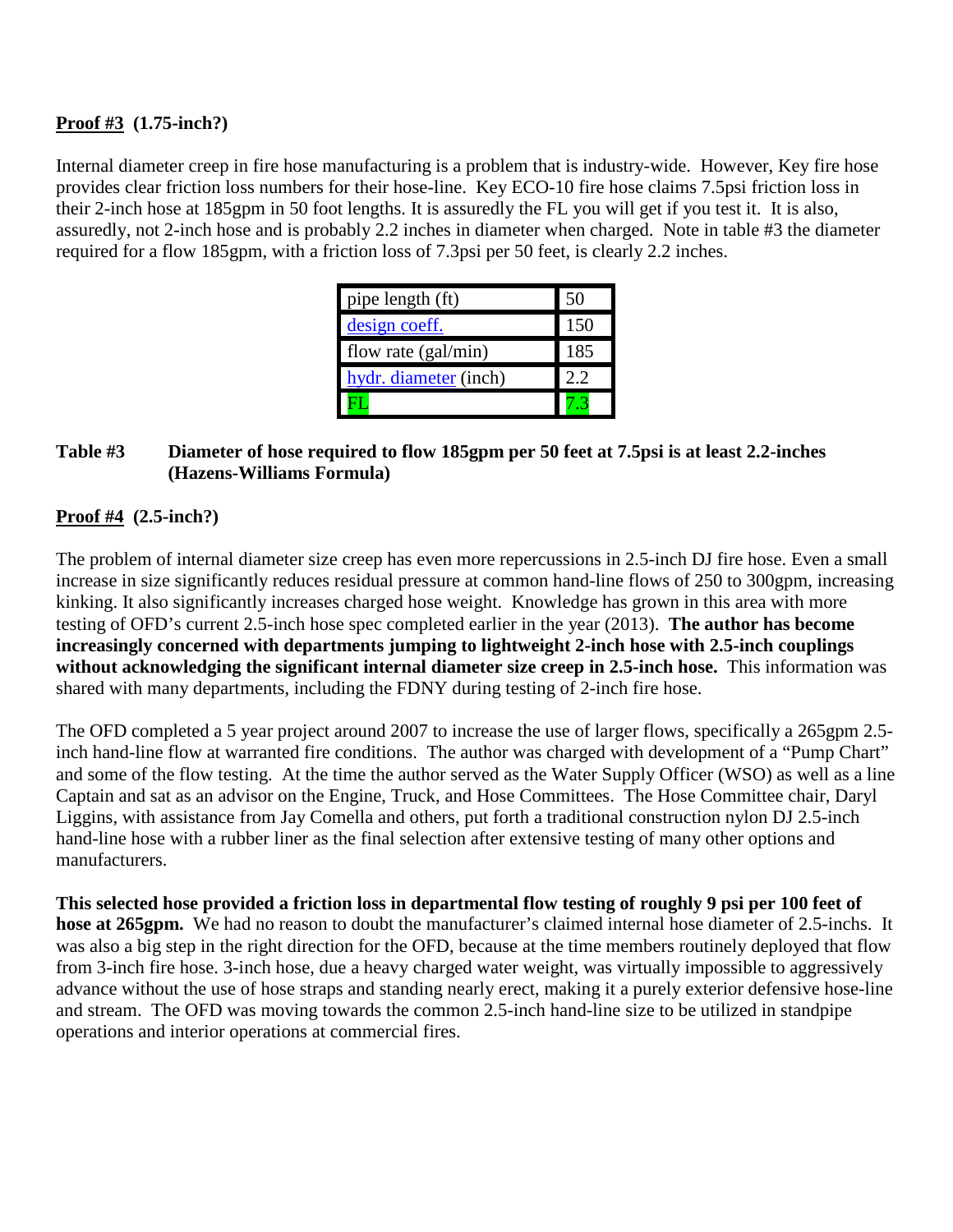**The OFD picked a hose that was the best members could find at the time, but still substantially larger than "true 2.5-inch fire hose"**. To achieve a friction loss of 9psi per 100 feet of hose at 265gpm, the OFD 2.5 inch hose must be at least 2.75-inch in actual diameter. Please note the results in table #4, and again realize that this is the case only if the fire hose is as smooth as PVC. It may actually be a bit larger than 2.75-inch internal diameter. However, OFD 3-inch hose is prone to be 3.25-inch in actual diameter, so this represented a vast improvement in reduction of charged hand-line weight. 3-inch hose should not be used as a handline for this very reason, as the Author stated in Fire Engineering's Handbook for Firefighter I and II.

| pipe length (ft)      | 100  |
|-----------------------|------|
| design coeff.         | 150  |
| flow rate (gal/min)   | 265  |
| hydr. diameter (inch) | 2.75 |
|                       |      |

Table #4 Diameter of Hose Required to Flow 265gpm per 100 feet at 9.5psi is at least 2.75-inches (Hazens-Williams Formula)

### **A Visual Proof Manufacturer's are Gaming Us.**

The visual example is OFD spec 2.5-inch Double Jacketed Nylon with Rubber liner. You will need a pair of internal and external calipers. (Calipers provided by late Engineer Bob Comella, OFD retired). Bob Comella has provided a wealth of knowledge to the author over the years in firematics. These tools will provide you the ability to make the necessary measurements. With these measurements one will be able to find the "true diameter" of your department's hose. The author strongly urges you to ascertain all of these measurements, as seeing is believing. However, you only need steps 4 and 6 to attain the best results. Handling fire hose in its component parts is also an educational process in itself, providing a direct account and tactile experience as it relates to durability and construction. You will find cutting lightweight hose much easier due to the significantly less robust construction.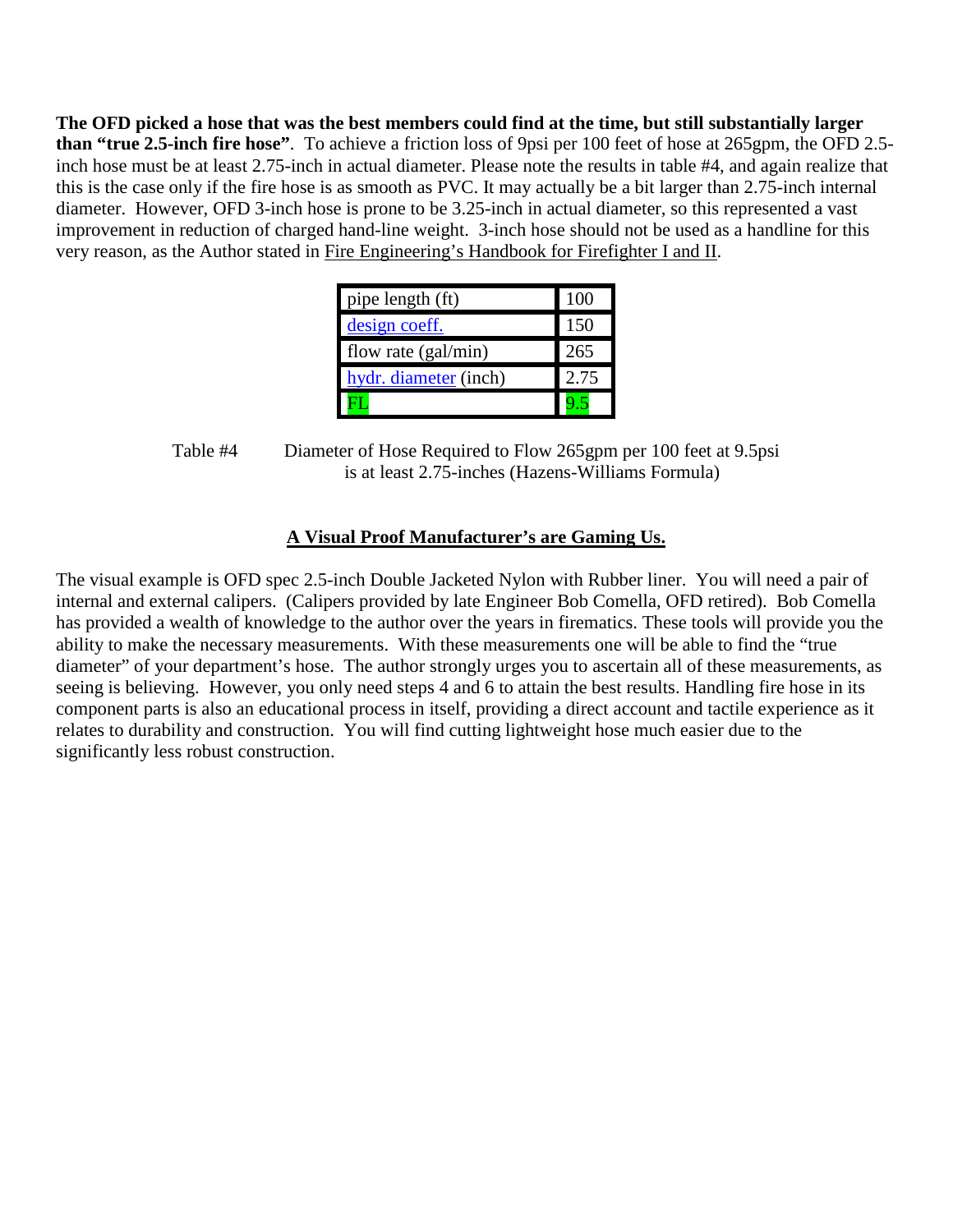Step 1 (Figure A) Find the bowl diameter; it is very common for it to be 3-inches in 2.5-inch hose.



- Figure A 3-inch Coupling Bowl for 2.5-inch DJ Nylon Rubber lined hose
- Step 2 (Figure B) Cut hose off coupling as close as possible. Measure it. The 2.625-inch measurement is inaccurate; the material made it a difficult to measure with a ruler. Still note, it is visually larger then 2.5-inches before it is put under pressure.



Figure B 2.5-inch hose cut off at the coupling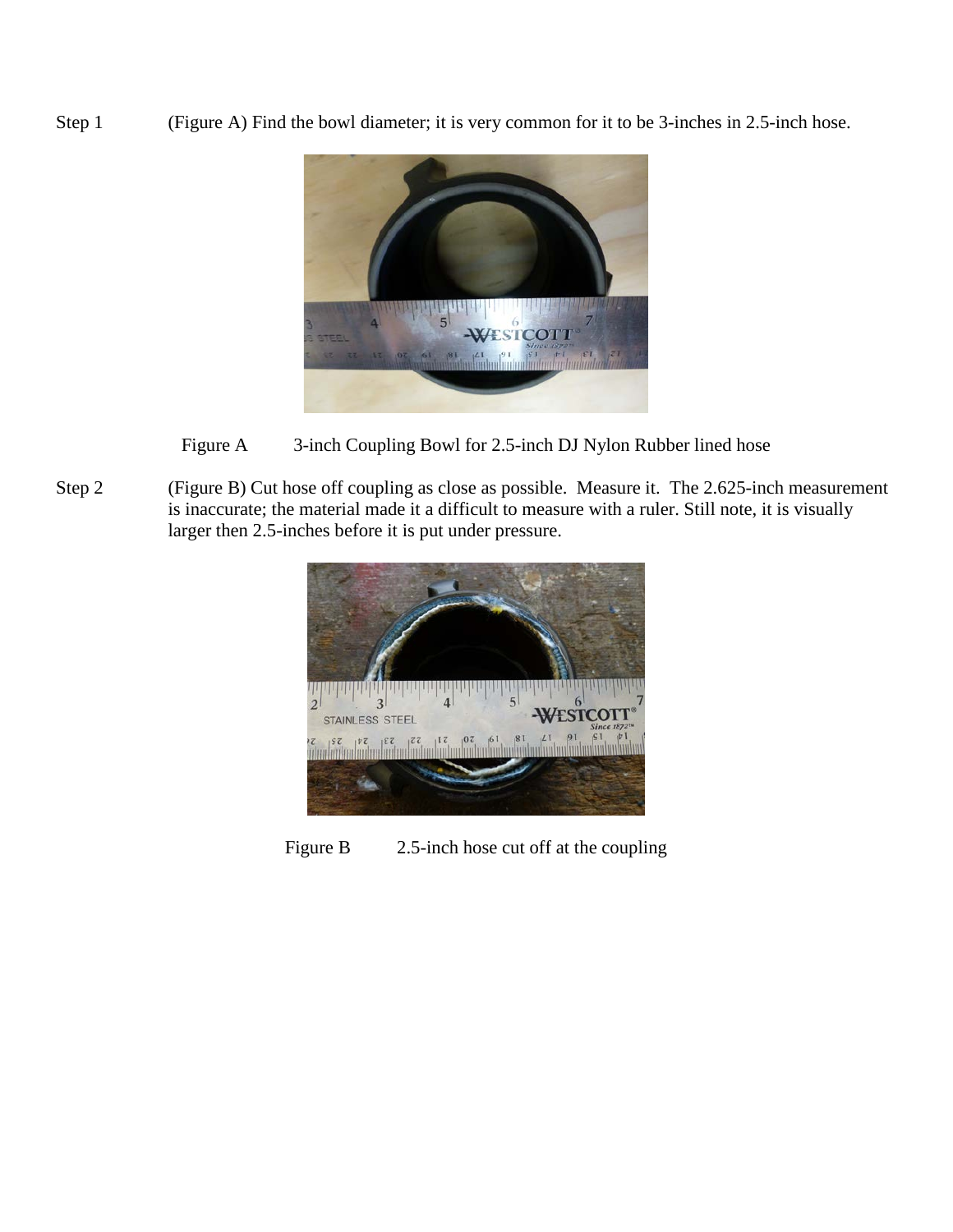Step 3 (Figure C) Then reach into the coupling with a pair of internal measurement calipers and measure the diameter at the expanded expansion ring. As you can see it is 2.812 inches. This is the second visual cue that hose size creep exists, probably due to thinner jackets and liners.



Figure# C 2.8125-inches Expansion Ring Measurement in 2.5-inch Nylon DJ Rubber Lined hose

Step 4 (Figure D) Determine the thickness of total jackets and liner material. Lightly clamped in wood, it measured 0.3125 inches.



Figure D 0.3125-inch DJ Nylon & Rubber Liner Material Thickness in 2.5-inch Hose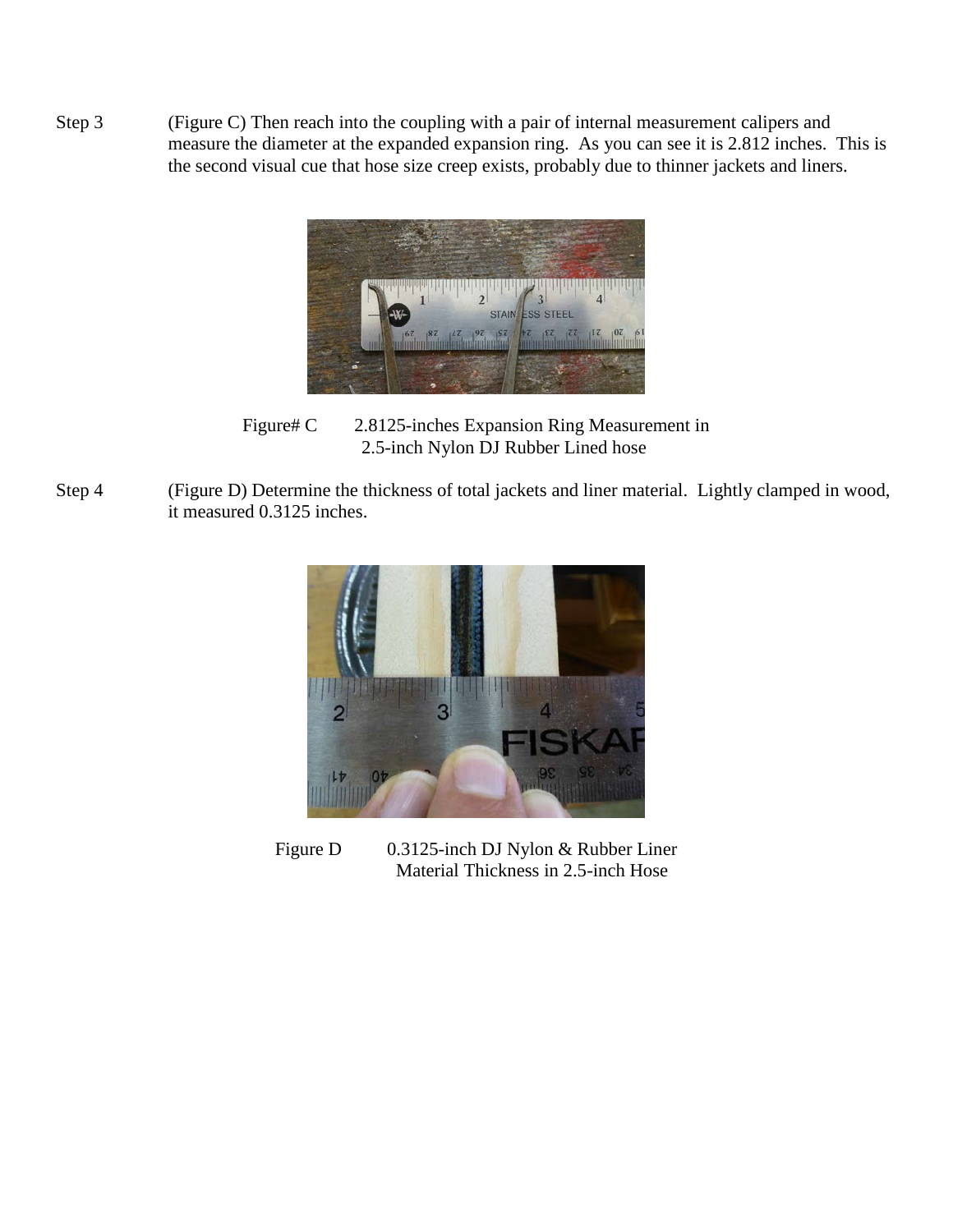Step 5 (Figure E) Use external measurement calipers to gain a diameter measurement at both operating pressure and 100psi static. No significant difference was found.



Figure E External caliper measurement of diameter of charged 2.5inch hose

Step 6 (Figure F) Record the external diameter measurement of the hose. It was 3.062 inches. Notice it is larger then 3-inches. Some hose construction designs allow for more diameter expansion through stretching. Try to spec as close to a static/fixed external diameter hose construction under reasonable 100 to 200 psi pump discharge pressures as possible. This type of hose construction can be expected to minimize problems with liner separation, increase longevity and provide predictable friction loss characteristics.



Figure F External caliper measurement of diameter of 2.5-inch hose

After you have attained the above information, you can gain the most accurate internal diameter measurement of the charged 2.5-inch hose. It will be provided by subtracting the Step 4 measurement of 0.3125 inches (total DJ Nylon Rubber Lined Material Thickness) from the Step 6 measurement of 3.062 inches (external diameter of the charged hose). **This math yields a result of a true diameter of 2.75 inches in OFD 2.5-inch fire hose.** 

The author was being conservative with the caliper measurements and made sure it was snug against the hose when measuring external charged diameters. **Oakland spec DJ attack hose is at least 2.75-inchs, probably a bit more if you take into account slight hose expansion when charged.** Lightweight hose would cut down on jacket and liner material thickness, so the result with the standard 3-inch coupling bowl for 2.5-inch handline would be an even larger internal diameter. This creates a tragic "Catch-22" for lightweight hand-line hose construction. It is lighter to carry when uncharged, but heavier when charged to deploy. It is also inherently more prone to failure. Talk about a bad deal.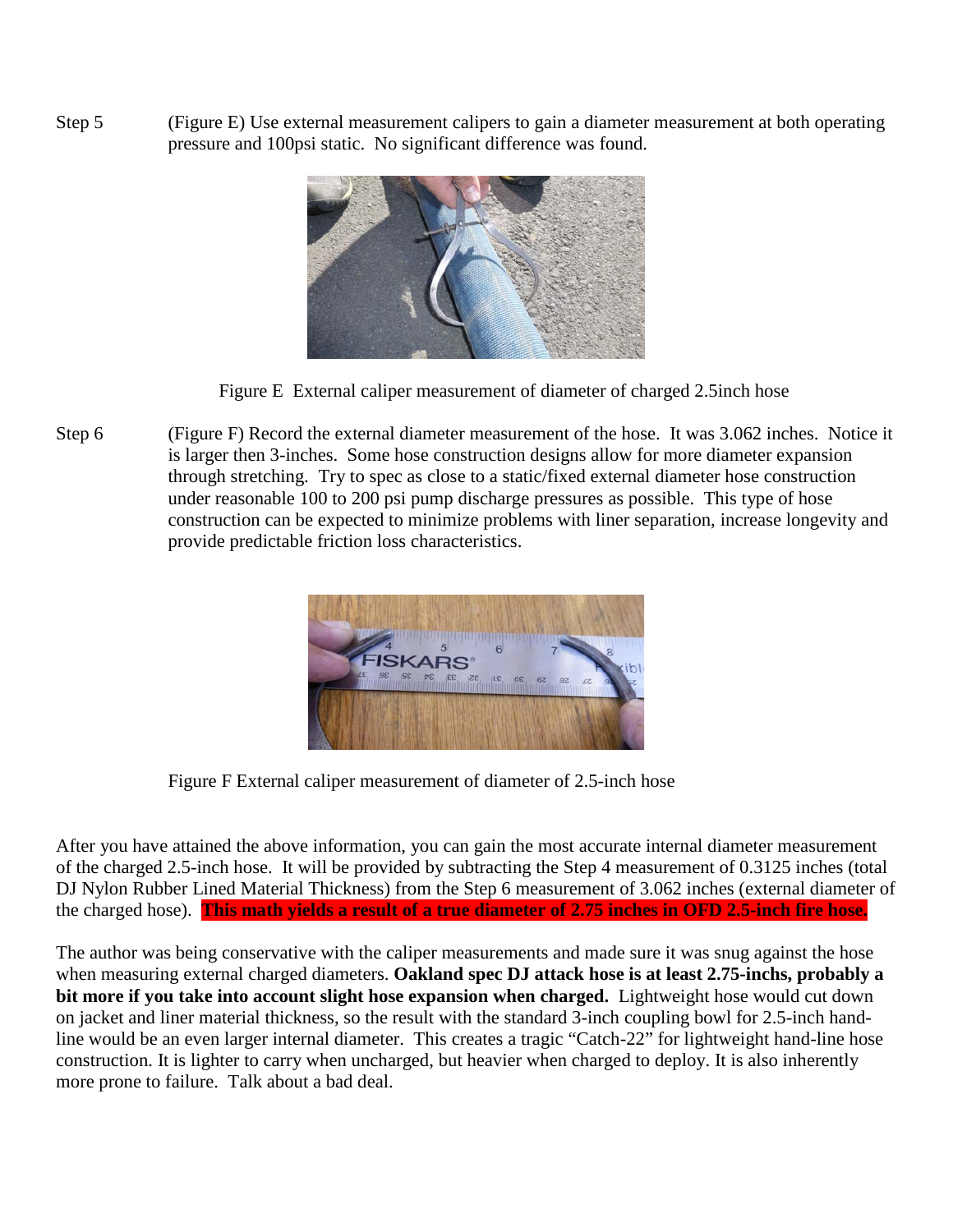The internal diameter creep in modern 2.5-inch hand-line leads to a significant impact on deployment in the form of unnecessarily low friction loss for common handline flows, even off standpipes, and increased charged water weight. The weight issue is clearly denoted by Figure G. It gives internal hose diameter in 1/8ths of an inch from 2 1/2-inch to 2 7/8-inch true internal diameter hand-line. **Note the roughly 70 pound weight difference between the smaller and larger of the listed line sizes.** Chiefs, spec your hose wisely for your rank and file!

| Currently<br>produced | Internal<br>Diameter | Area in Sq Inches<br>[(RxR)x(pie)x1200"s] | Gallons of water<br>in 100 feet of<br>hose<br>(231sq''/gallon) | Weight of Water<br>$(8.34$ lbs/gallon $)$ |
|-----------------------|----------------------|-------------------------------------------|----------------------------------------------------------------|-------------------------------------------|
| Probable              | $2.875 -$<br>inch    | 7790.1 sq.inches                          | 33.7 gallons                                                   | 281 lbs.                                  |
| Yes                   | $2.750-$<br>inch     | $7127.5$ sq.inches                        | 30.9 gallons                                                   | 258 lbs.                                  |
| N <sub>0</sub>        | $2.500 -$<br>inch    | 5890.4 sq.inches                          | 25.5 gallons                                                   | 213 lbs.                                  |

Figure G Water weight difference in 2.5-inch fire hose with different internal diameters

## **What size diameter "true hose" line do we need?**

The Nozzle Dreams article reached this point and **developed a two choice nozzle system that is based on simplicity, physics, and community fire loading**. As of now, 1¾-inch and 2½-inch (roughly 1.85 and 2.75 inches respectively) are the two most commonly used attack hose-line sizes in the United States. There are strong arguments for a minimum flow difference of 100gpm between a fire department's handline attack packages. **Table#5 represents the three key factors whose interrelation dictates the degree of effectiveness of attack hand-line fire streams. These factors are flow rate or gallonage, nozzle reaction force (RF), and horizontal reach**. The color scheme in Table#5 dictates that red highlighting represents negative consequences. The **green highlights** represent positive consequences. The **yellow highlighting** represents the limits of flow and nozzle reaction for hand-line operations. The table is broken down into two nozzle systems. Each system is based on a given department's choice of complimentary sizes of the smooth bore tips for its small and large attack hand-lines (or fixed 50psi Fog Nozzles). One system is based on the choice of  $\frac{7}{8}$ -inch and  $1^{1/8}$ -inch tips. The other is based on the selection of  $15/16$ -inch and  $1^3/16$ -inch tips. This shall be referred to **as the rule of eighths and sixteenths.**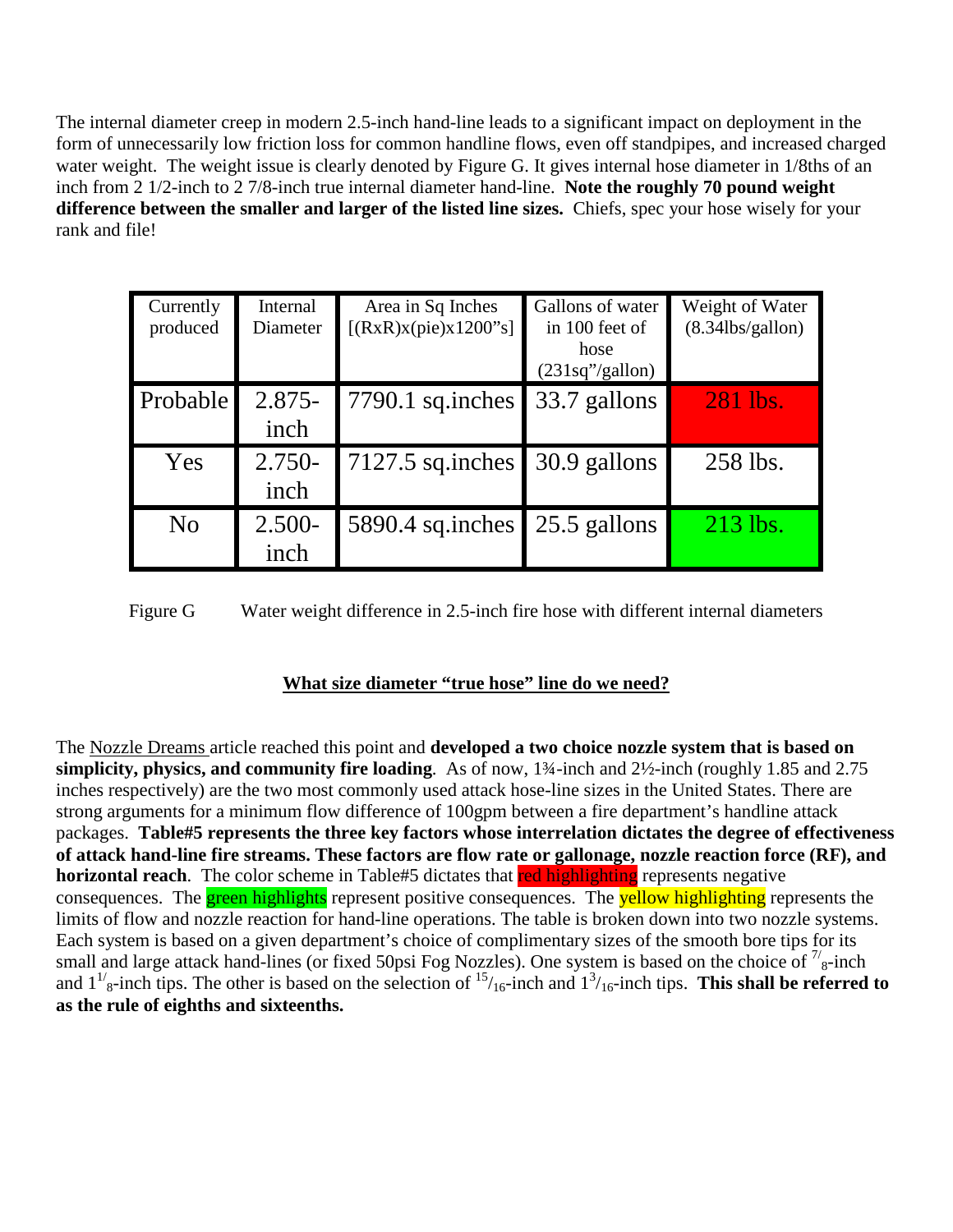| Hose            | Nozzle    | <b>40 PSI</b> |      | 50 PSI |            | 60 PSI    |       |                 |           |       |
|-----------------|-----------|---------------|------|--------|------------|-----------|-------|-----------------|-----------|-------|
|                 |           | <b>GPM</b>    | RF   | Reach  | <b>GPM</b> | <b>RF</b> | Reach | <b>GPM</b>      | <b>RF</b> | Reach |
| $1 \frac{3}{4}$ | 7/8"      | 144           | 48#7 | 51'    | 161        | 60#       | 56'   | 176             | 72#       | 61'   |
| $2\frac{1}{2}$  | 1/8"      | 238           | 79#  | 61'    | 266        | 99#       | 66    | $\overline{29}$ | 19#       | 71'   |
|                 |           |               |      |        |            |           |       |                 |           |       |
|                 |           | <b>GPM</b>    | RF   | Reach  | <b>GPM</b> | RF        | Reach | <b>GPM</b>      | RF        | Reach |
| $1 \frac{3}{4}$ | 15/16"    | 165           | 55#  | 54'    | 185        | 69#       | 59'   | 202             | 83#       | 64'   |
| $2\frac{1}{2}$  | $*13/16"$ | 265           | 89#  | 64'    | 296        | 11#       | 69'   | 325             | 33#       | 74'   |

Table #5 The rule of 1/8ths and 1/16ths is a simple two nozzle system for fire service hand-lines

A key component of a hand-line attack package is that it must be deployable as a true interior attack hand-line. **Charged hose-line weight is a large factor in deployability**, **note in table 5 the far left side is hose size**. True internal diameter, 1.75, 2, or 2.5-inch, DJ hand-line probably does not currently exist. Remember, when examining Table 6 below, it has been well established that 69 pounds is the largest acceptable reaction force for small attack-line operations. This allows for a deployable fire stream of 185gpm at 50psi nozzle pressure. Also, 111 pounds is the upper limit of reaction force for a large hand-line with a flow of 295gpm at 50psi. Please take note that hand-line operating pressure should ideally not exceed 200psi and more normally operate in the 100 to 150psi range. The author also acknowledges that many factors on the fire ground can realistically lead to a range of nozzle pressures. Hence, the 40 to 60psi nozzle pressure spread provided in Table#5. **We must not get bogged down in a system that requires perfect execution, this will lead to failure on the battle ground. Where pump operators, officers, and hose-line members are operating in a task saturated and time compressed environment, efficient simplicity is the key to effective attack package deployment.** As much as possible should be addressed before contact with the enemy.

Notice that the 1-inch tip flowing 210gpm generates a reaction force that is high for a small hand-line but low for a large handline. Essentially, it leaves flow under-developed in a properly staffed large hand-line, but it has a reaction force too great for a lightly staffed hand-line of 2 firefighters. The 1-inch tip flow of 210gpm has largely been abandoned by the fire service. It has had a recent resurgence, but it is probably an off-course idea. The color scheme in Table# 6 dictates that red highlighting represents negative consequences. The green highlights represent positive consequences. The **yellow highlighting** represents less than acceptable flow (below 250gpm is used for commercial fires and standpipe operations) and heavy charged hose-line weight for a lightly staffed line. Note in table 6, a perfectly good 240gpm stream can be produced with the same reaction force of 79 pounds using a 1 1/8-inch tip. The 1 1/8-inch tip used in this manner, under pressurized at 40psi, leaves a significant reserve capability of developing a true large flow fire stream of 250gpm or greater. This is what the author recommended to the FDNY for their "actual 2.2-inch" 50 foot standpipe pack hose. It is the authors understanding that this hose is now used as the lead length for tenement standpipe operations utilizing a 1-inch tip. Advice was also given to take a closer look at the diameter of their 2.5-inch hose spec, which is likely where answers to the deployability issues truly lie and greater department-wide benefits could have been realized, by operating with a "true 2.5-inch diameter handline."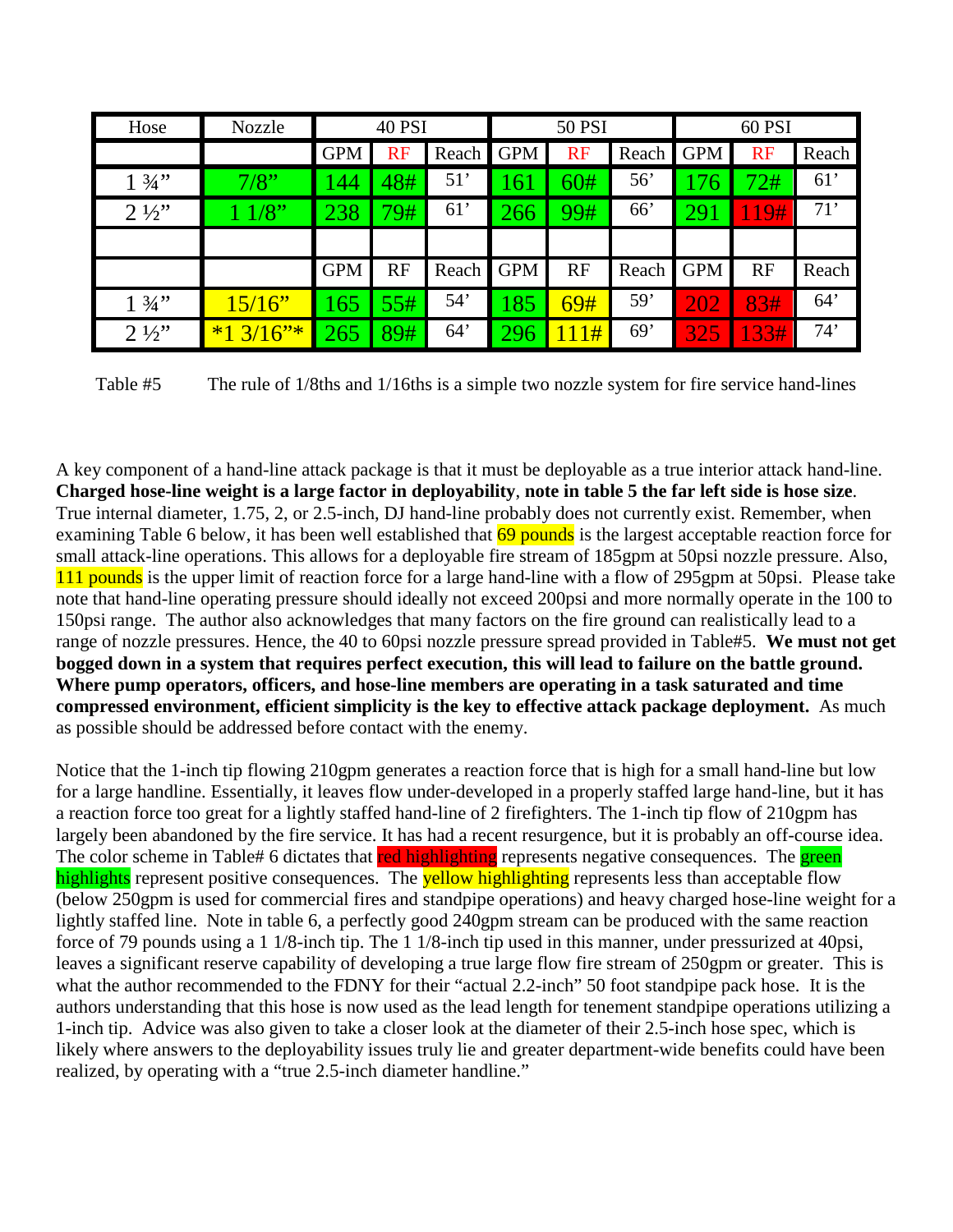This would have also aided departments nationally. For often, as the FDNY goes, so go many of the nation's urban fire departments and equipment manufacturers. There are many issues revolving around this move in the FDNY and as an outsider one can not know all of the facts even when invited to comment and given some background. Some department members have made it clear that, in their opinion, in the past tenement fires were dealt with using an attack package consisting of a lead length of FDNY 1.75-inch hose (1.88inch) with a  $15/16<sup>th</sup>$  tip (185gpm) filled out with 2.5-inch hose. Many considered this flow more than adequate for fire control and extinguishment at certain tenement standpipe fires. Those outside of the FDNY must take into consideration that there are no pressure regulating valves (PRV) on standpipe systems in New York City. As per city code, there are only pressure reducing devices (PRD). SOPs dictate that Members remove PRDs for standpipe operations. This means that achieving higher standpipe outlet pressure is only limited by the test pressure of the system. Contributing factors of flow path control and line management issues where brought up extensively when talking about failure and success in tight stair and hallway configurations found in tenement type buildings in the City of New York. It is very commendable that the FDNY is attempting to address these issues; their efforts in these matters are probably not yet exhausted.

| Actual         | <b>Nozzle</b> | Flow GPM      | Friction   | Reaction      | Maximum  | Maximum       | Maximum       |
|----------------|---------------|---------------|------------|---------------|----------|---------------|---------------|
| True           | Tip           | $@50$ psi     | Loss @100  | Force         | Stretch  | Stretch in    | Stretch in    |
| Hose           |               | <b>Nozzle</b> | Feet       | $@50$ psi     | below    | 65 psi SP     | 100 psi SP    |
| Size           |               | Pressure      |            | <b>Nozzle</b> | 200psi   | Outlet $(+5)$ | Outlet $(+5)$ |
|                |               |               |            | Pressure      |          | psi Head)     | psi Head)     |
| 13/4           | 7/8           | 160           | $34$ psi   | 60#           | 400feet  | N/A           |               |
| 13/4           | 15/16         | 185           | 44psi      | 69#           | 300feet  | N/A           |               |
| $\overline{2}$ | 15/16         | 185           | $23$ psi   | 69#           | 650feet  | N/A           | 200feet       |
| $\overline{2}$ |               | 210           | $29$ psi   | 79#           | 500feet  | N/A           | 150feet       |
| $\overline{2}$ | 11/8          | 265           | 45         | 99#           | 300feet  | <b>NA</b>     | 100feet       |
| 2.5            | 11/8          | 240@40        | $12.5$ psi | 79#@40psi     | 1200feet | 150feet       | 350feet       |
| 2.5            | 11/8          | 265           | $15$ psi   | 99#           | 1000feet | 50feet        | 300feet       |
| 2.5            | 13/16         | 295           | 18.5       | 111#          | 800feet  | N/A           | 200feet       |

Table#6 "True Diameter Hose" Handline Selection Table<br> $F = 1.57 \times (D)$ sq x NP GPM = 29.7 (D)sq  $\sqrt{NP}$  (Forne)  $RF = 1.57$  x (D)sq x NP GPM = 29.7 (D)sq  $\sqrt{NP}$  (Fornell)

**What has eluded Miami-Dade and FDNY, and so many others, is that they are fielding 2.5-inch hose that is probably at least 2.75-inches. This adds 70 more pounds of water weight per 100 feet than necessary**. Additionally, much of the rest of the fire service deploying 2.5-inch "mystery hose" is using traditional hydraulic formulas or pump charts and over pressurizing nozzles. This leads to excessively high flows and nozzle reaction forces. Many who flow test 2.5-inch "mystery hose", discover a low friction loss per 100 feet, which leads to low pump discharge pressures at 265gpm flows. This leads to low residual pressure in 2.5-inch "mystery hose", which increases kinking and line management issues.

You may note a **1 1/8-inch tip** with a 265GPM flow at 50psi NP generating a substantial friction loss of 45 psi per 100feet hose, deployed on 2-inch true handline hose in Table #6. Fire departments that routinely operate from standpipes or deploy lengthy stretches of large flow handlines would be better serviced by a return to a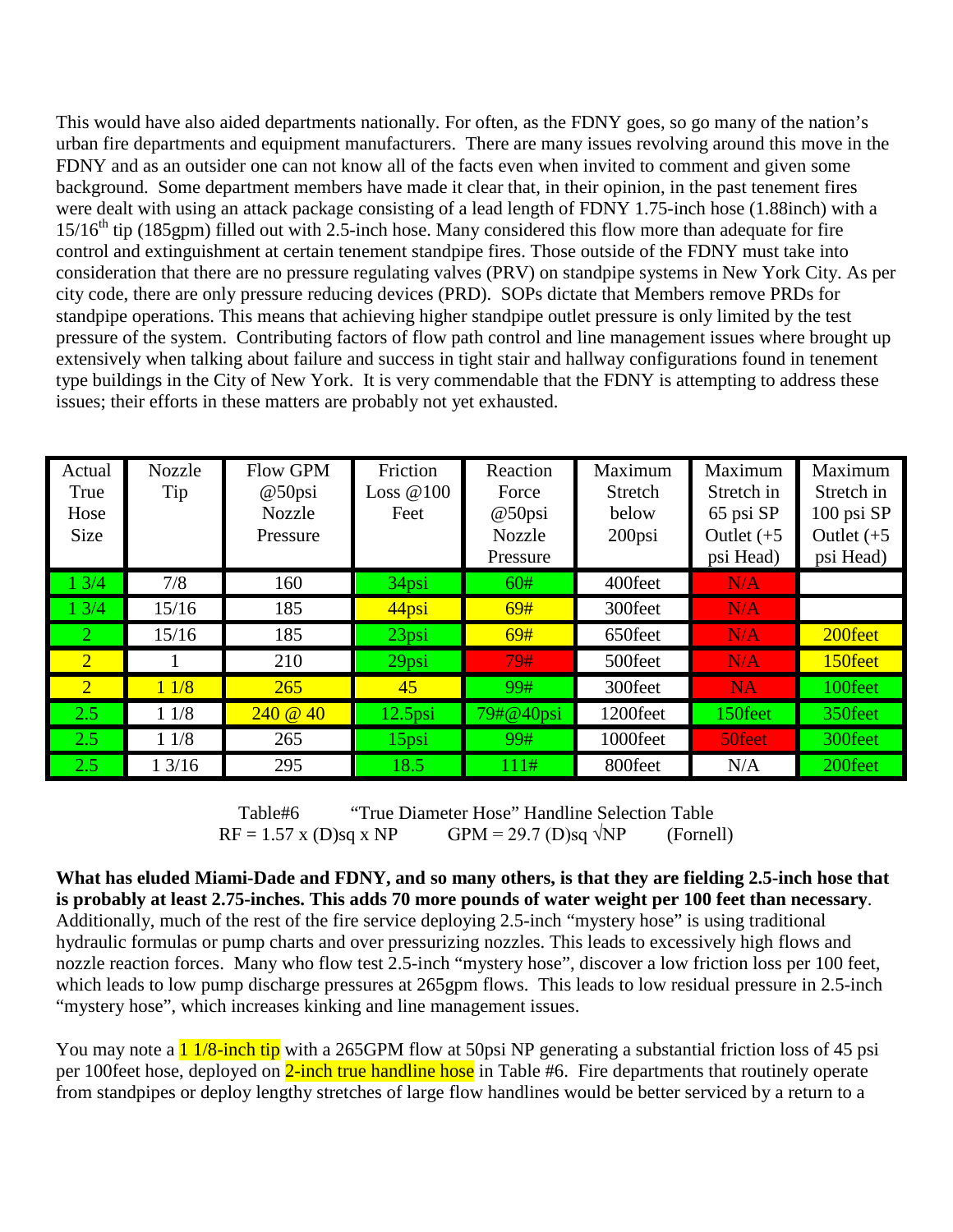true diameter 2.5-inch hand line hose. The recent focus on having hose manufacturers create a "2-inch mystery hose" actual 2.25-inch diameter hose, may be a misguided attempt to overcome the problems created by "hose diameter creep" in current 2.5-inch DJ handline fire hose, which is 2.75-inches in actual diameter and larger. **Efforts should be made nationally to address this problem first, before the need for 2.25-inch hose is evaluated.**

The ideal attack hand-line hose diameters for a fire department will depend on their selection within the range of small hand-line flows (160-185gpm) and within the range of large hand-line flows (250-295gpm). It is critical to keep one size of hose for large attack hand-line flows. The hose must be of a size that is practical to deploy from a large static bed to facilitate multiple lengthy stretches without having to deal with a different size lead length of hose. **This is the ideal!** The hose must be of a size that will work well for standpipe operations and deliver an adequate flow when deployed from a standpipe outlet with a PRV set to 65psi. That hose does not need an internal diameter of 2.75-inches or the new 2.25-inch lightweight hose diameter. Physics dictate the answer again. The hose-line needs to be 2.5-inchs in diameter. No more, no less. This is based on the commercial hand-line fire stream goal of 250-300gpm. It is with good reason that it was that size to begin with.

To add clarity to the line selection process, **this article adds two items under "L"** in the A.D.U.L.T.S. list of conditions necessitating the use of 2.5-inch hose.

### *A — Advanced Fire Upon Arrival*

- *D — Defensive Operating Mode (Defensive Operations)*
- *U — Unable to Determine the Extent (Size) or Location of the Fire*
- *L — Large, Uncompartmented Areas, Lengthy Stretch, Low Pressure Possibility*
- *T — Tons of Water (One ton of water per minute with a 1-1/8" tip)*
- *S — Standpipe Operations*

An A.D.U.L.T.S diameter hand-line hose must be capable of a large flow that will work on standpipes and for very lengthy stretches while maintaining deployability. **This should be a call to return to the "true 2.5-inch hose"**. All other special situations can easily be addressed by filling out true 2.5-inch DJ hose with 1.75-inch or 2-inch DJ fire hose. Remember to keep it simple. Members pump these handlines under less than ideal conditions. In the OFD, a pump operator needs only to remember four numbers **50, 30, 10, 5**. All nozzle pressures are 50 psi. **30psi** per 100 feet is the friction loss in 1.75-inch hand-line hose (160gpm). **10psi** is the friction loss in 2.5-inch hand-line hose (265gpm) per hundred feet. Lastly, 5psi is the friction loss in 2.5-inch hose per 100 feet when used to fill out 1.75-inch hose line.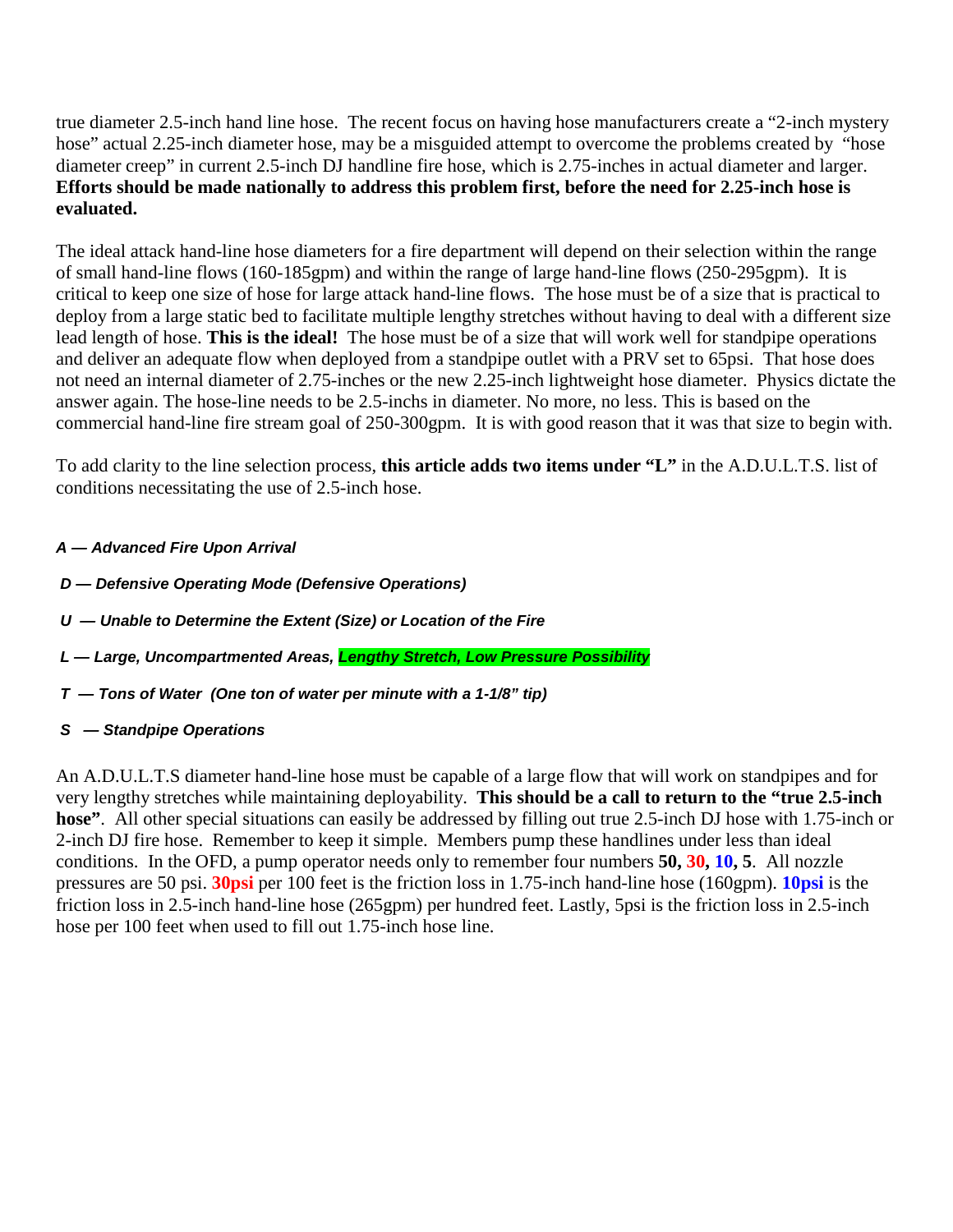Table 7 is the first three lines of the OFD pump chart with a picture of the rear static bed. It is color coded to reflect the proper hose line. We must set our people up for success. Unnecessary complication on the battle ground of a structure fire, may rapidly lead to a series of cascading failures ultimately leading to inability to extinguish the fire at the seat in a rapid fashion. Line selection for the officer between small, 160gpm, and large, 265gpm, flow should be clear. Lengthy stretches should be easily attainable in both small and large flow hand-lines allowing the crew to focus on getting the nozzle to the seat of the fire. No hose-packs or wyes should be necessary to deploy hose from the pumper. Ideally there should only be two shut offs in a deployed line, one at the pump panel and other the other at nozzle.

| <b>HANDLINES</b> |                 |                                     |                         |                         |      |               | <b>PUMP DISCHARGE PRESSURE</b> |            |                  |
|------------------|-----------------|-------------------------------------|-------------------------|-------------------------|------|---------------|--------------------------------|------------|------------------|
| <b>GPM</b>       | <b>HOSE</b>     | <b>NOZZLE</b>                       | <b>NP</b><br><b>PSI</b> | FL per<br><b>100 FT</b> | 100' | $200^{\circ}$ | 300'                           | <b>400</b> | 500 <sup>'</sup> |
| $150/160$ 1 3/4" |                 | Combination / 7/8" Smooth bore      | 50                      | 30                      | 80   | 110           | 140                            | 170        | N/A              |
| 250/265          | $2 \frac{1}{2}$ | Combination / 1 1/8" Smooth bore    | 50                      | 10                      | 60   | 70            | 80                             | 90         | 100              |
| 160              | $1/2$ "         | Used to fill out 1 3/4 hose stretch |                         |                         |      |               |                                |            |                  |



Table# 7 Partial OFD Pump Chart and Picture of Rear static loads

The fire service members are the end users of the product. One is hard pressed to think of any other industry that allows this degree of manipulation in an engineered product. Water main systems we rely on are all mathematically developed based on known internal pipe diameters and friction loss coefficients. Can you imagine ordering a 30 foot ladder and being delivered a 33 foot ladder? People would immediately complain. Many respected instructors in this field, including Curt Isakson, Ray McCormack, John Ceriello, Jay Comella, Daryl Liggins, Jerry Herbst, Jason Blake, Jeff Shupe, Jerry Knapp, David McGrail, Dave Fornell, myself and others teach that you must flow test your hose to determine friction loss. This wrongly suggests that hose is magical and somehow deviates from known hydraulic formulas. It's the hose, not the formula that is lying. "Mystery Hose" has been created by many influences. The path to this dysfunction was paved with bricks of good intention. Only the truth and transparency will put us once again on the right path! We must demand it! **Only a change to the NFPA 1961: Standard on Fire Hose, where language such as "hand-line fire hose (2.5-inch and smaller) will be within a 1/16th of an inch of what is printed on the jacket at 150psi operating pressure and never exceed a 1/16th of an inch of what is printed on the jacket below 300psi", will solve this problem.**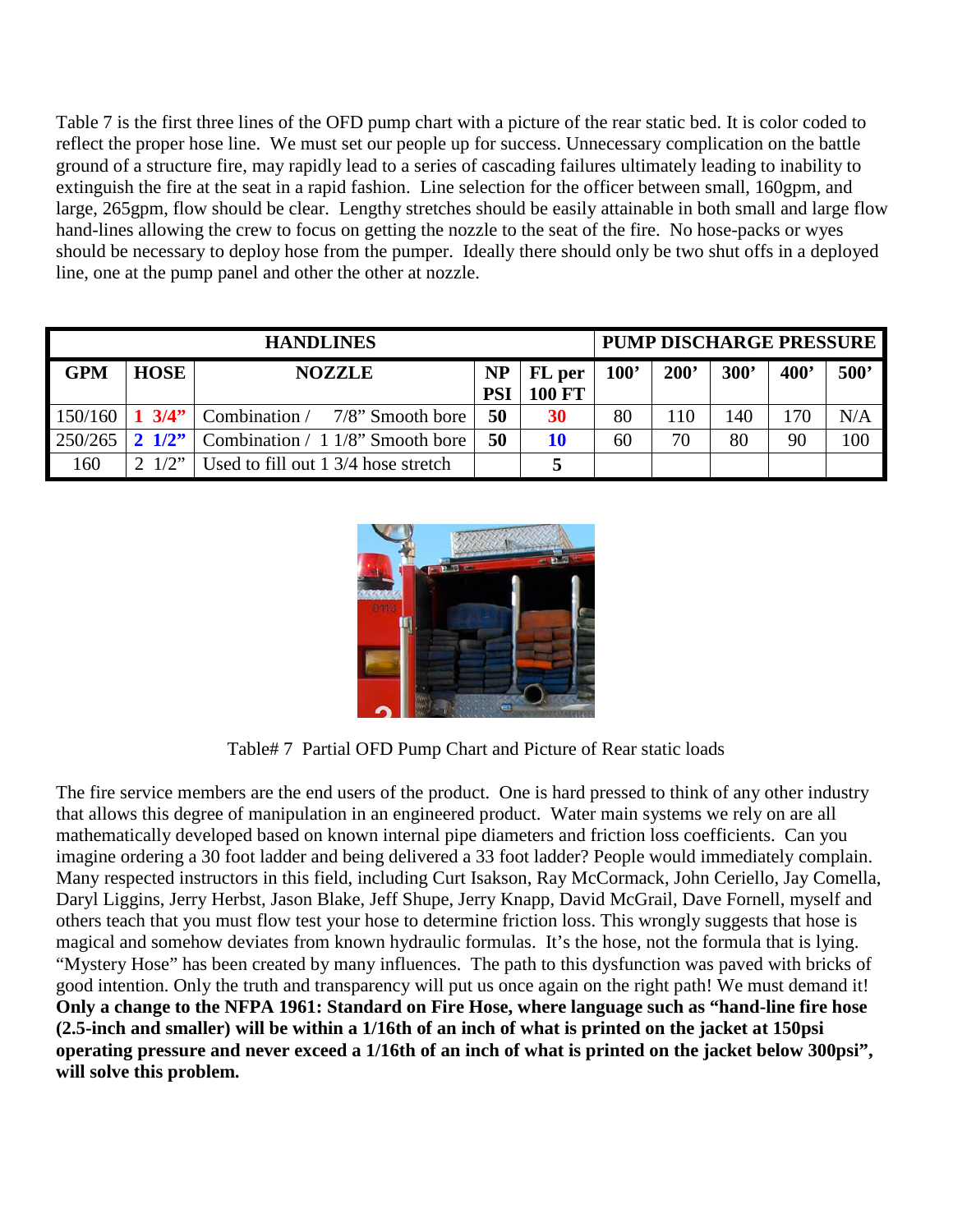Which Chief or Department will stand up and be the first to return out of spec hose? Which manufacturer will end this shell game and ensure honesty with a "true hose jacket diameter marking"? There has been a real cost to this "hose diameter creep". Operating with a hand-line larger than needed for the developed flow creates or exacerbates many line management issues including increased kinking, additional water weight in the line, increased nozzle reaction force, and greater difficulty in flowing water whilst advancing the line. "Hose diameter creep" has national impact, as countless slowed fire attacks lead to increased property damage and endangered lives.

The fire service would be well served by three true hose diameters of 1.75, 2 and 2.5-inch. **The vast majority of the fire service need only to field true hose diameters of 1.75-inch and 2.5-inch.** This hand-line fire hose should be of traditional construction with a double-jacket of nylon or polyester and a rubber liner. Hose of this construction should carry a minimum 10-year warranty. This provides the lightest possible charged hose weight, while ensuring the robustness, durability, and reliability inherent in traditional hose construction. Maneuverability is well served and quick attack bread and butter residential fires can be combated with appropriate flows of 160 to 185gpm through true diameter 1.75-inch hose. A true diameter 2.5-inch hose has the versatility to function at all A.D.U.L.T.S fires, and reclaims the mobility it has lost over the years due to "internal diameter hose creep" having burdened members with up to 70 pounds of unnecessary water weight per 100 feet of hose.

**It is the author's intent to fix this problem on a national scale.** The coefficient of friction loss for smooth PVC plastic pipe was used in the above examples and an online Hazens-Williams hydraulic formula calculator. PVC plastic pipe coefficient was intentionally selected in order to give fire hose manufactures the best possible scenario. The results clearly show that hand-line fire hose is commonly cheated up in size above the marked jacket diameter. This is one of the largest problems facing the fire service. As we increase our fire flow to deal with higher heat release rate in modern fire loading, most of us have addressed reaction force by lowering nozzle pressure. The fire service must strive to reduce hardships members collectively suffer while advancing hose-line on the fire ground. In the end, members deploying large flow handlines are reaction force limited to roughly 110 pounds produced by 295gpm at 50psi. Physics dictates that the fire service should not be fielding a hand-line with a diameter larger then 2.5-inchs.

In solidarity,

Dennis LeGear Captain and Water Supply Officer (Retired), Oakland Fire Dept